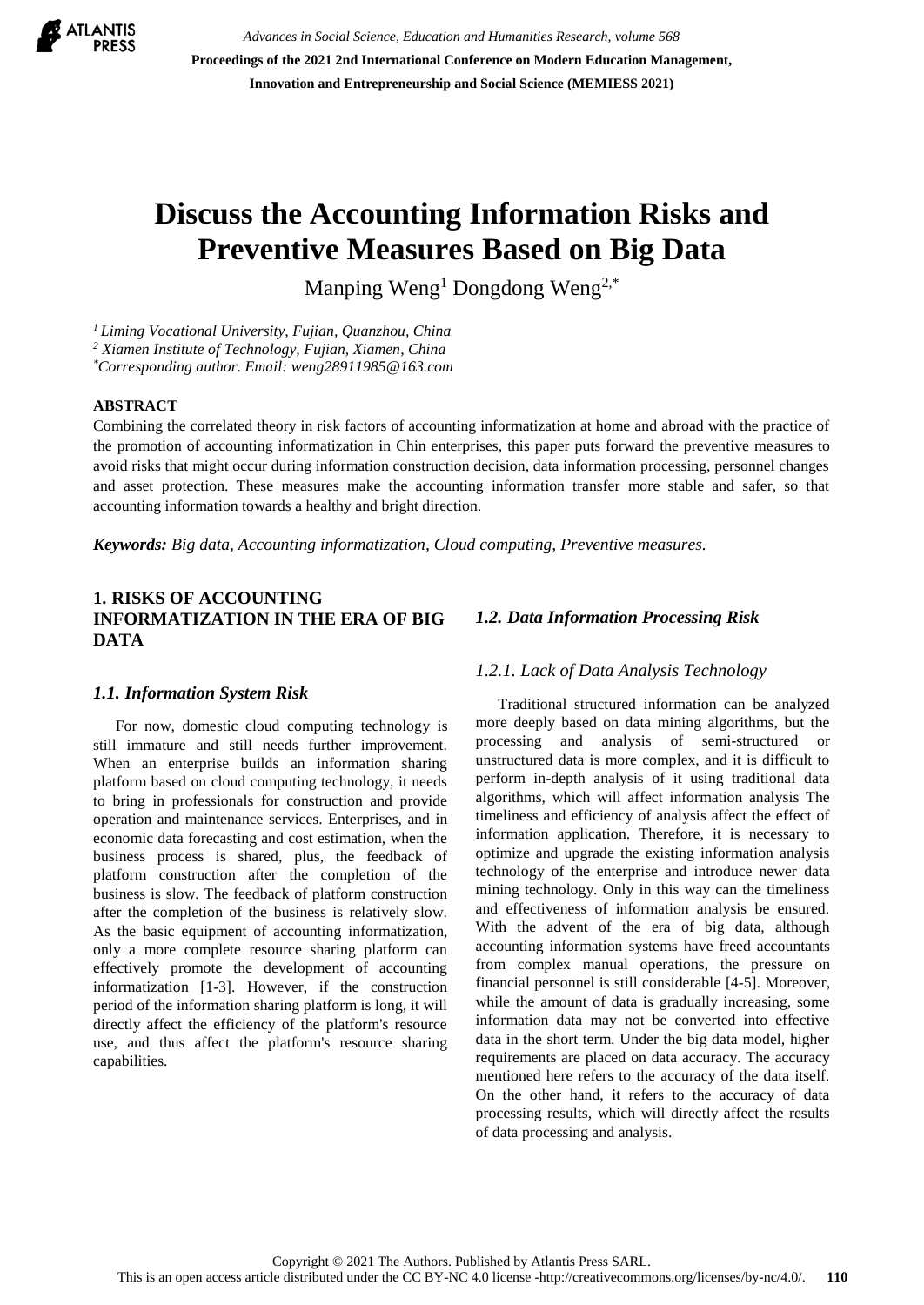

#### *1.2.2. Weak Accounting Treatment of Enterprises*

In recent years, the development of network technology has been very rapid. From the elderly to children, netizens have gradually spread all over the world, and the Internet has become an indispensable part of people's daily work. Internet-related technologies are penetrating into more and more industry fields. In this context, financial accounting should continue to innovate in line with the development needs of the times, and the thinking consciousness and professional capabilities of its practitioners should be changed. As long as financial accounting has the corresponding level of science and technology, and through science and technology to better serve the work. However, as far as the actual development is concerned, there are still some accounting staff with low technological level and insufficient operational level, which to a large extent leads to their low efficiency in the actual work process. Therefore, the relevant management personnel in the enterprise must continuously cultivate the technical level of the accounting personnel, and in the actual work process [6-7], make them aware of all the serious consequences that the problem may bring, and ensure that their practical operational capabilities can develop at the same time. The trends coincide. Only in this way can accountants in enterprises better serve the financial accounting industry.

#### *1.3. Risks of Financial Practitioners*

#### *1.3.1. Risk of Financial Staff Thinking Change*

In the current development background of the rapid spread of big data, traditional accounting can only handle relatively simple financial statement analysis, and the content of these financial information is relatively simple, and there are not many future financial plans. It is necessary to change accounting thinking, break away from pure financial work, and gradually develop in the direction of management accounting. Accounting work has high requirements for the timely, effective, accurate and complete information. If the accounting information does not reflect the development of the enterprise in a timely and accurate manner, it will directly affect the quality of enterprise decision-making, which is not conducive to the sustainable and stable development of the enterprise. In this context, corporate accounting practitioners are required to be familiar with the characteristics of big data technology and have big data thinking, to form a basic understanding of the basic processes of the company's production and operation, and to organically integrate big data technology with the company's business to promote the realization of the company Better development.

#### *1.3.2. Shortage of Accounting Information Talents*

Accounting information involves knowledge fields such as accounting, computer technology, and management science. The successful implementation of corporate accounting information depends on the combination of computer and financial talents. Talent is an important part of accounting information construction. The use of information technology in the clothing industry is not professional enough, and there are specialized information management positions and personnel. There is a lack of comprehensive talents such as computers and accounting, and some accountants lack a certain degree of professionalism and scientificity in using computer software. Because companies do not use computer technology in their business processes. Moreover, in terms of computers, we did not spend too much money to match some professional talents, which resulted in a relatively low overall quality of employees. In addition, in the process of enterprise management, there are still some people who do not understand the construction of accounting information, or even have no in-depth understanding of the construction of accounting information [8-9]. They think that only using computers to summarize some data is unreasonable. The new operating system will also invalidate the information system and platform, causing information and data errors. Accounting informatization is relatively unfamiliar to most accounting personnel. Many accounting personnel have low comprehensive qualities and cannot grasp excellent management experience and methods in time. In the use of the software, there is no clear understanding of the financial software, which is prone to operating errors. Because of some mistakes in thinking, errors in the use of software are caused.

#### *1.4. Network Virus Intrusion Risk*

#### *1.4.1. Risk of Foreign Virus Invasion*

With the continuous expansion of the application scope of big data technology in the accounting field, how to improve the security of accounting information in the transmission and application process has become the focus of corporate development. During the development of an enterprise, it is necessary to continuously and dynamically monitor user data, financial data, and operating data of the accounting information system, and take necessary protective measures to reduce malicious tampering from the outside. Generally speaking, the relatively simple authentication procedure of domestic enterprise financial system is the weak link of virus attacks such as Trojan horses. Because the anti-virus software in the enterprise cannot effectively prevent the spread of the virus, it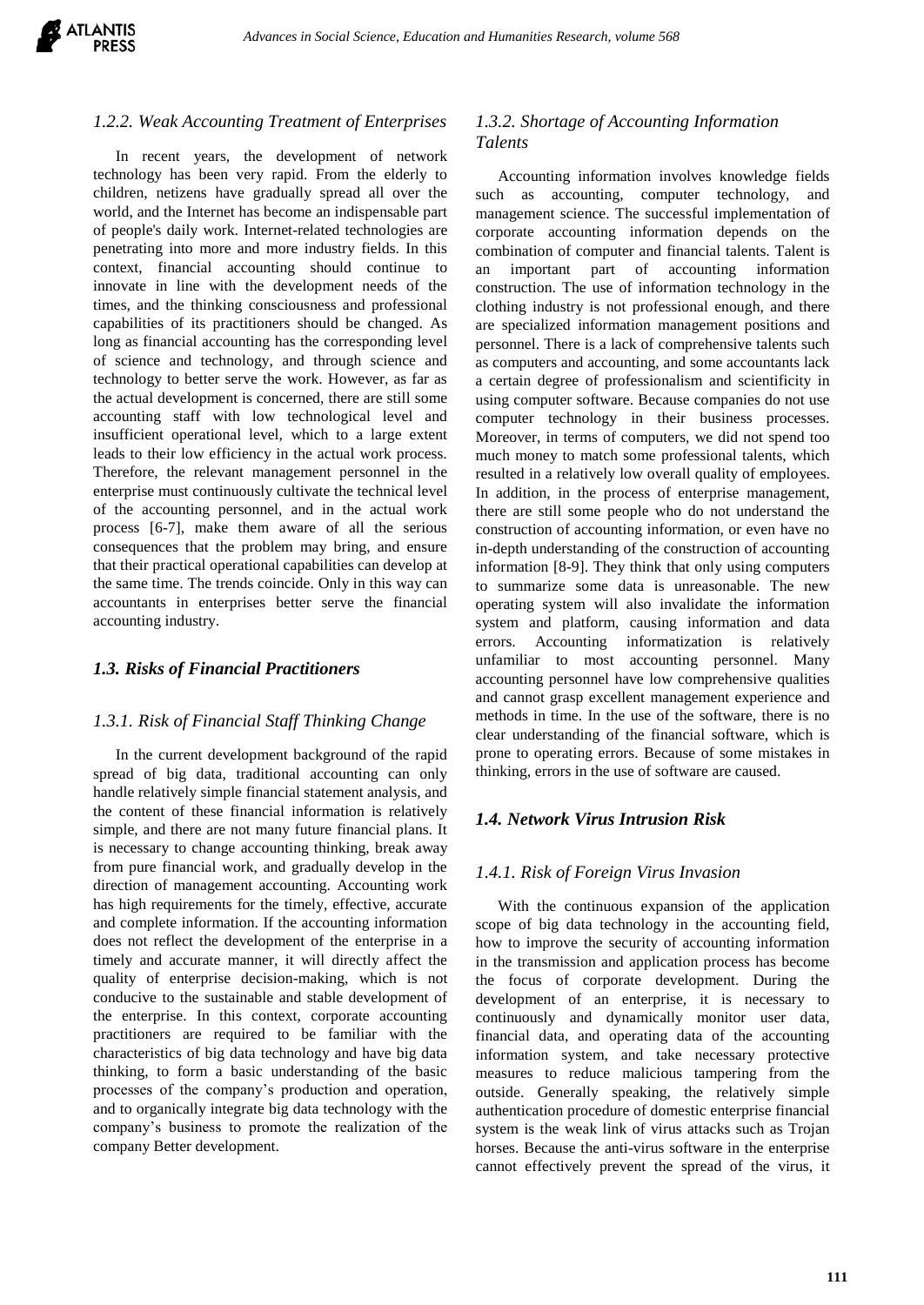

cannot systematically kill the virus and prevent its spread. At present, most companies use Windows-based network operating systems, and these operating systems have a large number of unpredictable vulnerabilities, even causing intruders to obtain administrator rights, which in turn makes these intruders continue to refuse Services and other attacks. The information transmitted on the network hides many potential security problems. For example, leaking corporate secrets leads to confusion in corporate data. In addition, these illegal users will also disrupt the normal order of society by sending false information and other methods, causing immeasurable losses to enterprises. Internet technology is often subject to various attacks from hackers in practical applications. Therefore, enterprises cannot transmit relevant information through the Internet under the condition that they cannot ensure the security of their own accounting information. Although this approach improves data security, it is also not conducive to the exchange of information between enterprises. It can be seen that accounting information security issues will directly affect the development of the entire enterprise.

### *1.4.2. Low Self-safety Factor*

At this stage, a considerable number of companies are not paying enough attention to accounting network information security in their development, which makes corporate information leakage incidents happen from time to time. How to provide a safe and stable environment for enterprise financial information management is one of the important problems to be solved in the current enterprise information construction. Standardizing and improving corporate management systems will help create a safer and more reliable accounting operating environment for companies. A good internal control system helps to improve the level of enterprise information management. The rapid iteration of information technology has made it possible to tamper with accounting records and related data, and the difficulty of prevention has increased significantly, which has further increased the risks faced by enterprise accounting informatization. At the same time, many companies are not very aware of financial risk prevention, especially not paying enough attention to the security and accuracy of accounting information. The development of the computer industry has brought convenience to people's lives and has also led to the rapid development of the computer virus industry. If computer network security protection measures are not in place, the possibility of financial information being attacked, stolen and tampered will greatly increase. Network security incidents will bring greater losses to the development of enterprises. Therefore, enterprises should attach great importance to the issue of accounting information security in their development, and formulate

complete systems and measures to ensure it.2 "Internet +" financial management personnel training mechanism.

## **2. MEASURES TO PREVENT ACCOUNTING INFORMATIZATION RISKS**

# *2.1. Improve the Independence of Information Platform*

In the era of big data, the scale of accounting information and data publicly released by enterprises to the society continues to expand, and relevant data analysis requirements continue to increase. The quality of accounting information is directly related to the use of accounting information. Enterprises should establish a dedicated accounting information processing center. Mainly responsible for the compilation of financial data, and do a good job in financial data information disclosure and supervision to ensure the security of corporate accounting information. Through effective internal analysis of financial data, the quality of accounting information has been improved. At the same time, the collection and sorting of accounting information in related industries can provide data support for corporate decision-making. In the era of big data, there are more accounting information collection channels, and the scale of data is increasing rapidly. It is necessary to set up certain positions to process data in order to improve the efficiency of accounting information use. The core of the development of accounting informationization lies in the collection of a large amount of accounting information. The maturity of accounting information collection technology and methods will directly affect the quality and efficiency of accounting information collection.

The level of accounting information platform construction directly affects the quality of accounting operations. Government departments should attach great importance to the importance of corporate accounting for the development of enterprises. In order to improve the quality of corporate accounting information, the government should lead the formation of special funds to accelerate the construction of cloud computing special projects, and integrate corporate financial accounting information through this project. Improve the efficiency of corporate accounting information utilization. At the same time, it is necessary to break the constraints of the traditional accounting system on the development of enterprises from the institutional level, build an accounting system based on accounting informatization, and provide high-quality corporate decision-making on the basis of strengthening the integration of corporate accounting and other business information support.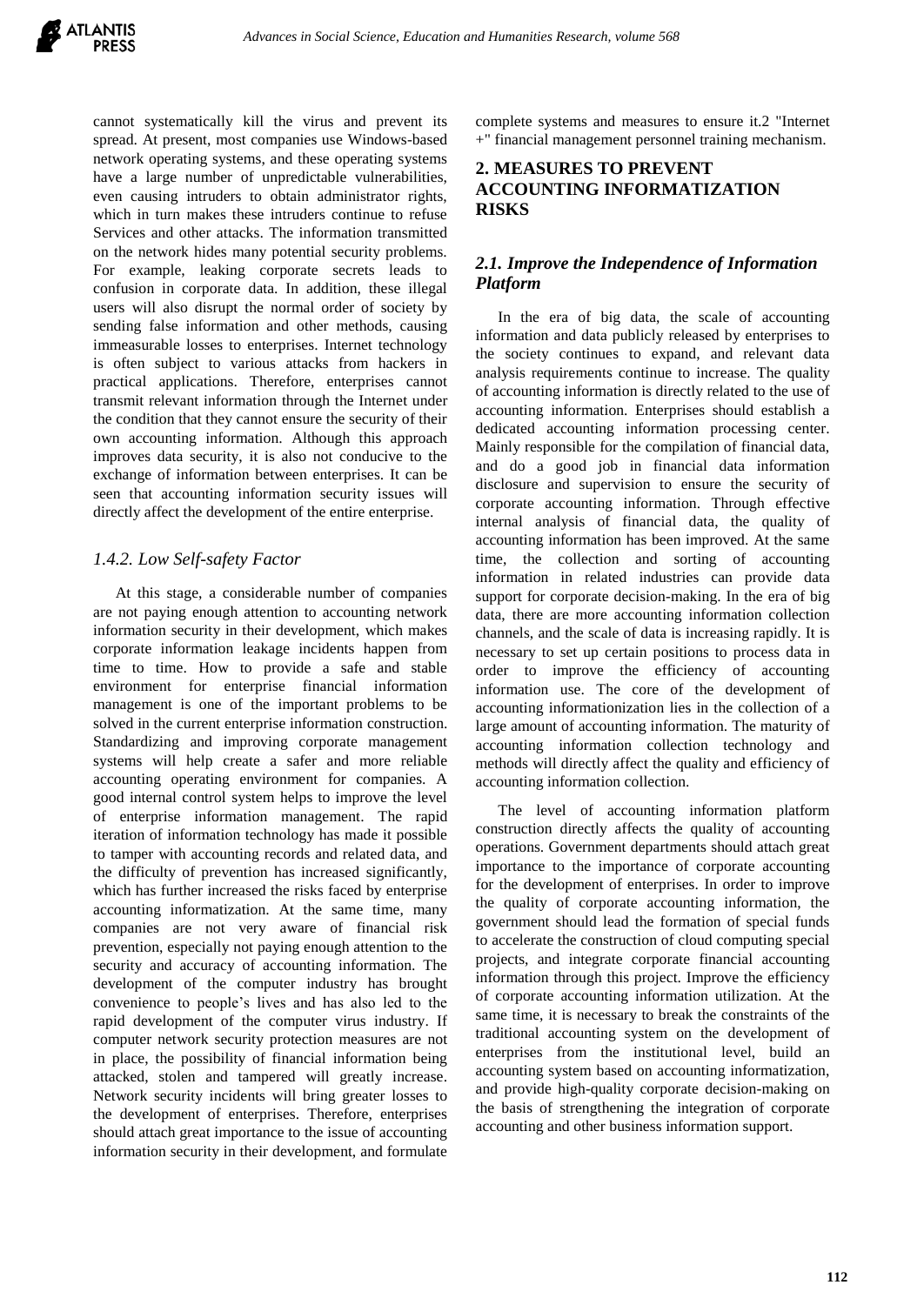

# *2.2. Strengthen the Data Security of the Information Platform*

When enterprises are engaged in informatization construction, they need to strengthen the security of the information platform system, and provide more targeted maintenance strategies through the analysis of the security risks related to enterprise informatization construction. Information platform management specifically includes the following contents: First, it is important to manage the security of user identity authentication. According to actual needs, multiple certification bodies can be selected for the enterprise cloud computing information service platform to form a comprehensive operation and view protection mechanism to enhance the security of the enterprise cloud computing application system. On the other hand, enterprises also need to enhance the encryption management of information and data. By optimizing the enterprise virtual machine software and enhancing the hardware system, the cloud computing and computer system can be promoted to Gree, thereby ensuring the security of corporate information and data and ensuring corporate information. The data transmission environment will not be damaged.

# *2.3. Strengthen the Cybersecurity Awareness of Practitioners*

The development of accounting information is inseparable from the strong support of the network. As the basis of the development of accounting informationization, the network will directly affect the operating quality of the accounting information system. Therefore, enterprises should attach great importance to the security of accounting information networks. First, recruit and select professionals to engage in network security management. Dynamic monitoring of the network environment for the daily operation of the accounting information system can promptly deal with various attacks or security vulnerabilities faced by the network, and upgrade and maintain the network system according to the needs of the system operation, thereby comprehensively enhancing the network risk prevention capability; followed by the enterprise should Strengthen the promotion of network security, make all employees aware of the importance of accounting information network security for the development of enterprises, and establish and improve systems and measures related to corporate accounting information security, regularly carry out network suffocation-related training for employees, and use network security technology as The important content of the training, with a basic understanding of the current commonly used network security precautions and methods. At the same time, a dynamic midway network security prevention and control plan is required to provide the necessary

guarantee for the safe and stable operation of the accounting system.

In the information age, companies' requirements for accounting personnel are not only limited to practitioners' professional ethics, basic accounting knowledge reserves, etc., but also require accounting personnel to have information technology literacy, be familiar with the accounting information business field, and master information retrieval Ability and strong sensitivity to accounting information.

# *2.4. Improve the Prevention Level of Information Platform*

From a technical point of view, the following measures can be taken: First, strengthen the authentication and verification of platform users, and design differentiated login interfaces according to different user types. Not only must traditional login passwords be set, but also facial Recognition and other biological information recognition methods are used to enhance system login; the second is to strengthen the complexity of data keys to enhance data security, comprehensively considering the two levels of hardware and software, and gradually build a more secure data encryption system . In the application of virtual machine technology, necessary security prevention and control measures should be taken to reduce the possibility of attack during data operation; third, timely data backup should be done. The purpose of data backup is to reduce the loss caused by various factors such as data loss or damage. In the era of big data, data has become an important asset of enterprises. It is necessary to make physical backups of all kinds of data generated by enterprises in a timely manner, and to regularly maintain related storage devices to ensure data security.

## **3. CONCLUSIONS**

This paper expounds the impact of the rapid development of the information age on accounting information, provides a more mature resource sharing platform for the development of accounting information, ensures that the cost of accounting information is effectively optimized, and improves the development trend of accounting information. The efficiency of accounting information also covers the problems existing in the security of accounting information, from improving the independence of the information platform. Strengthen the data security of the information platform, strengthen the security awareness of personnel communication, and improve the risk prevention level of information platform, put forward measures to solve the accounting information security issues in the era of big data to ensure the healthy and sustainable development of accounting information. Research on the impact of information technology on corporate accounting has greatly improved the professional level of accounting